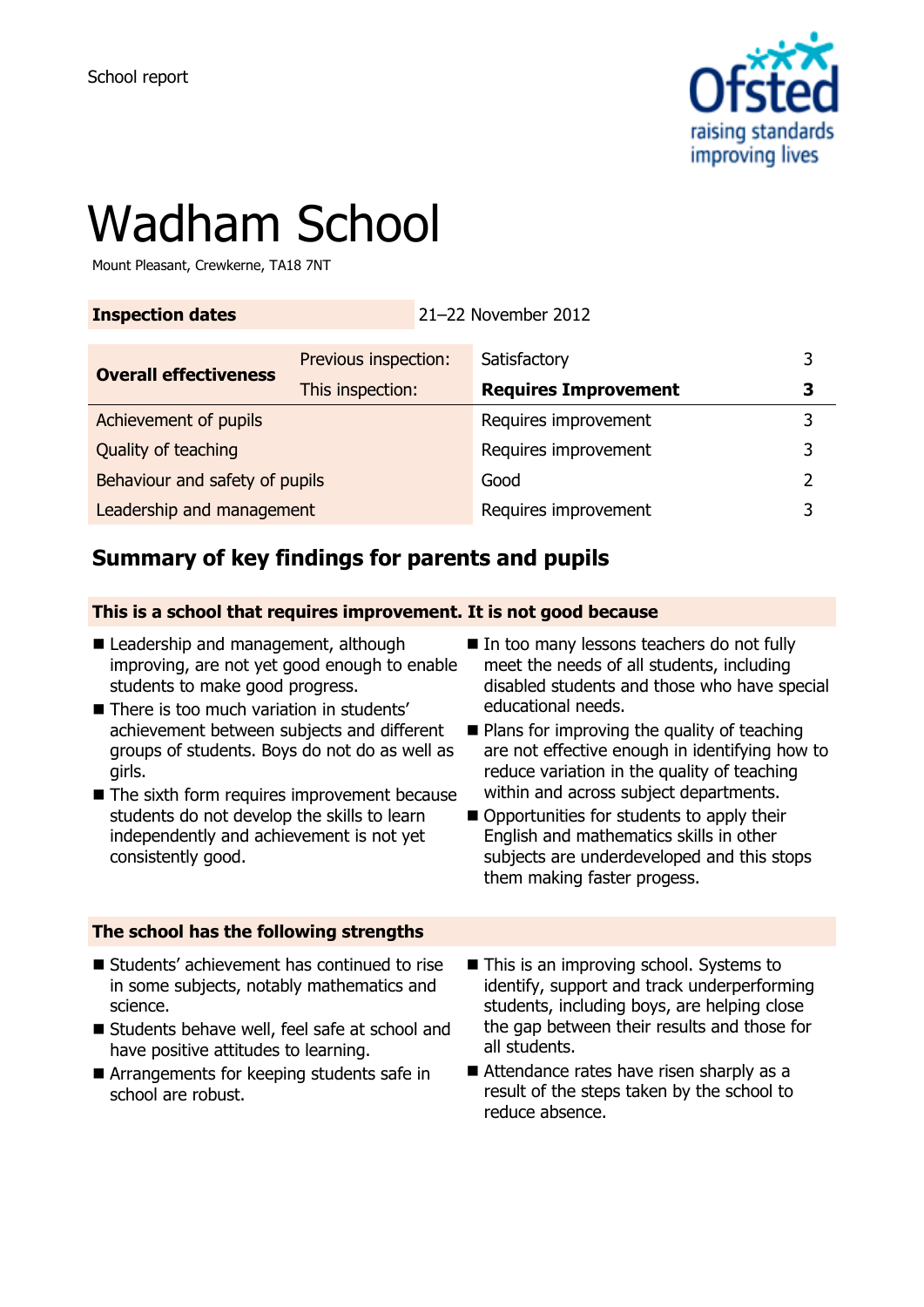# **Information about this inspection**

- The inspection team observed parts of 38 lessons, some with members of the senior leadership team.
- Inspectors held meetings with the headteacher, members of the senior leadership team, staff including curriculum team leaders and directors of learning, the Chair of the Governing Body, a representative of the local authority and several groups of students.
- The inspection team examined a range of school documentation including information about student exclusions and attendance and the work of governors, senior and subject leaders. The school's monitoring procedures and improvement plans were also considered.
- The inspection team considered the views of 27 parents who responded to Parent View. It also considered the views on 56 questionnaires completed by staff.

# **Inspection team**

| David Townsend, Lead inspector | Her Majesty's Inspector     |
|--------------------------------|-----------------------------|
| Jonathan Palk                  | Her Majesty's Inspector     |
| Joanna Peach                   | <b>Additional Inspector</b> |
| Jacqueline Goodall             | <b>Additional Inspector</b> |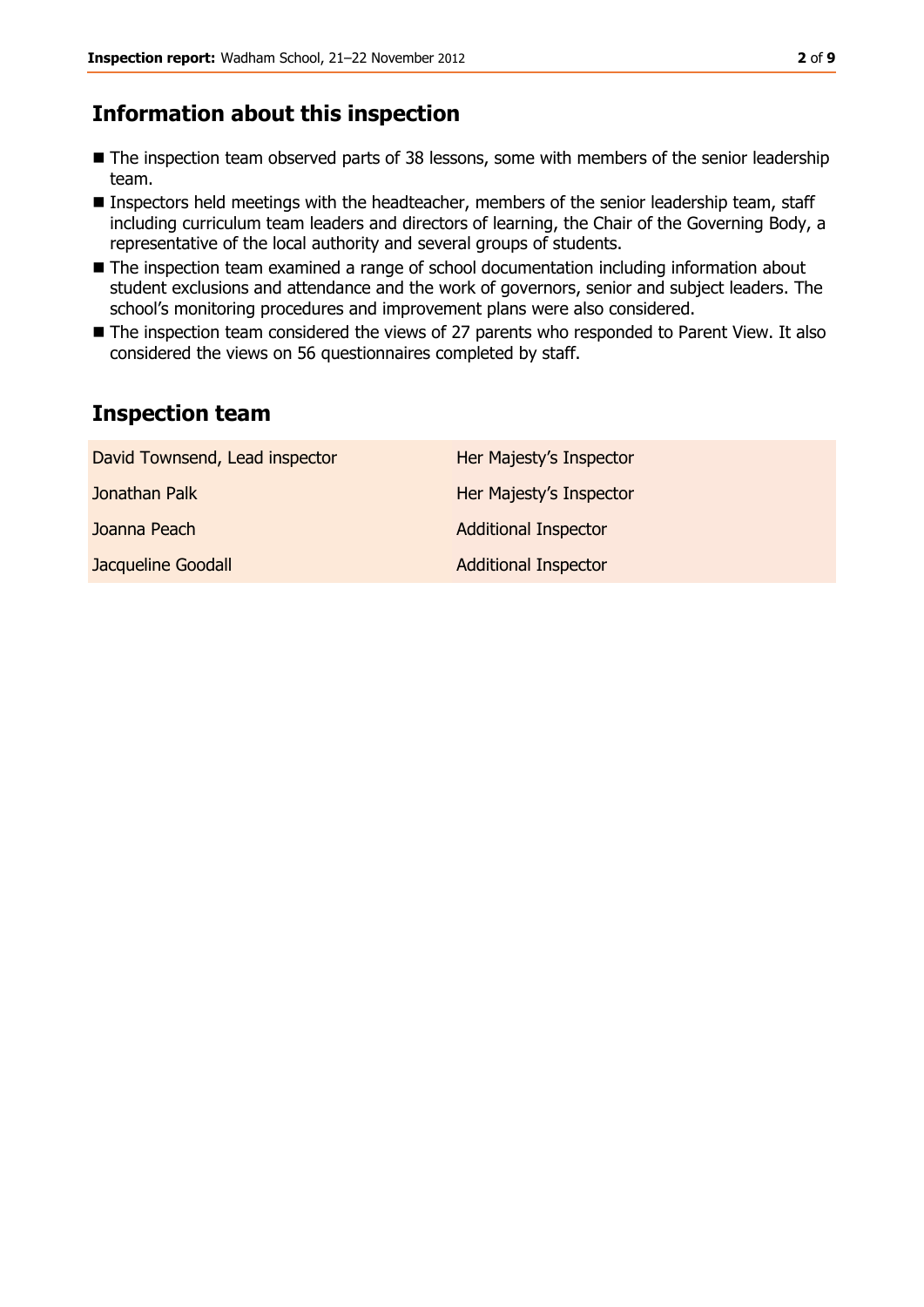# **Full report**

# **Information about this school**

- Wadham is a smaller than average secondary school with a sixth form. It serves the market town of Crewkerne as well as Ilminster and the surrounding rural areas.
- The proportion of students known to be eligible for the pupil premium, which provides additional funding for children in the care of the local authority and for students known to be eligible for free school meals, is below average.
- **Most students are of White British heritage and speak English as their first language.**
- The proportions of disabled students and those with special educational needs who are supported at school action, school action plus or with a statement of special educational needs, are below national averages.
- $\blacksquare$  The school meets the government's current floor standards, which set minimum expectations for students' attainment and progress.
- A small number of students receive some of their education away from the school site, including a specialist centre and pupil referral unit.

# **What does the school need to do to improve further?**

- Eliminate a small amount of inadequate teaching and ensure more lessons are good or better by:
	- securing the right level of challenge in the work set by teachers for students of different abilities
	- enabling students to be fully involved in responding to thought-provoking questions through group debate and paired work
	- encouraging students to work more independently and to become more skilled in assessing their own work, especially in the sixth form
	- checking that students are responding to their teachers' advice through marking on how to improve their work
	- ensuring boys achieve as well as girls.
- Ensure all leaders plan for and drive improvements to teaching at a more rapid pace by:
	- identifying, from lesson observations, whole-school and subject department targets for improving teaching that focus on how to secure good progress for students
	- enabling all staff to learn from the best teaching found in the school
	- holding teachers to account properly for the quality of their teaching and acting decisively to improve the work of those that are underperforming
	- ensuring that all senior and middle managers check that staff training and coaching result in consistently good teaching in each subject.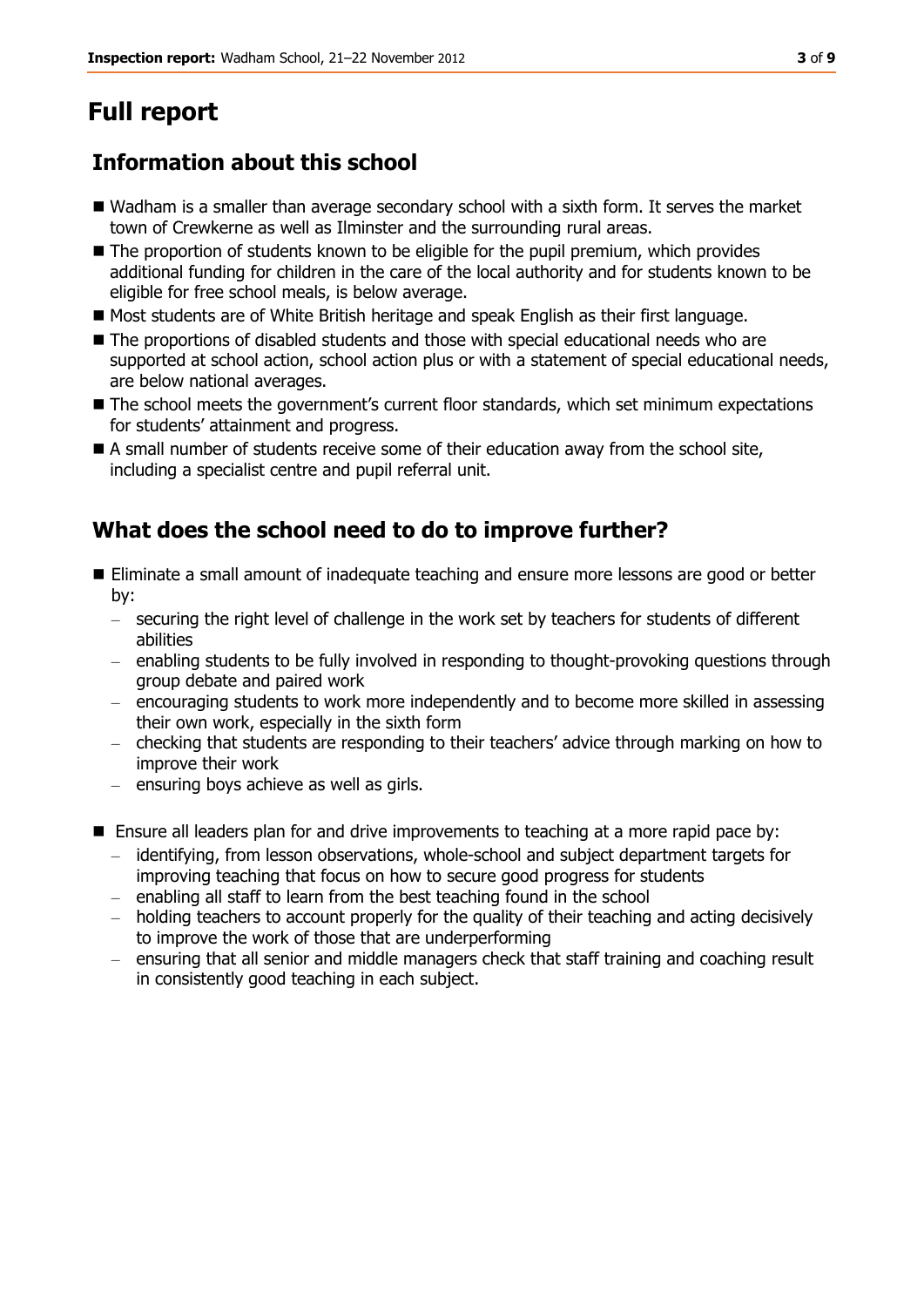# **Inspection judgements**

### **The achievement of pupils requires improvement**

- Achievement requires improvement because, although there is a rising trend in standards, there remains too much variation in performance between subjects.
- In recent years, students' results at GCSE have been similar to those seen nationally. The proportion of students who achieved five or more GCSE A\* to C grades has been average. In 2012, the proportion rose to above average, partly reflecting the stronger starting points of last year's Year 11 but also improved teaching, particularly in mathematics and science.
- Over time, there has been too much variation in subject standards and in 2012, below average standards remain in subjects such as history and geography. Students are not entered early for GCSE examinations.
- While the proportion of students making expected progress is strengthening further in mathematics, it remains broadly average over time in English. Girls are progressing well in both subjects. Boys' progress improved in mathematics but remains average in English and fell back this year.
- Disabled students and those with special educational needs are making progress at the same rate as other students. The overall quality of support is variable, ranging from well-judged questions to help move their learning forward to instances where not enough is asked of the students.
- The school has used its pupil premium money to fund a range of personalised learning support for eligible students, particularly those entitled to free school meals. Students have responded well and the proportion making expected progress improved significantly. As a result, the gap in their average point scores in English and mathematics narrowed in 2012, particularly in mathematics.
- Achievement in the sixth form requires improvement because standards and the proportions of students staying on from Year 12 to Year 13 are below those seen nationally. The progress they make varies between subjects. While some lessons are challenging and motivating, this is not always the case. Not enough has been done to develop students' independent learning skills.

### **The quality of teaching requires improvement**

- The quality of teaching is improving. It requires further improvement because a very small amount of inadequate teaching remains and not enough lessons are good or better.
- In the most successful lessons, clear guidelines are given to students on how to complete tasks to a high standard. Teachers use questions skilfully to check and extend the understanding of less confident and more-able students. In these lessons, students relish the opportunity to take part in practical activities, to work on their own and with others in solving challenges. For example, in a Year 11 design and technology lesson, students studying graphics were absorbed in considering how to alter their designs to reflect comments on them by their peers.
- **H** However, teaching is not always this effective. In less successful lessons, the match between the work set and the needs of all students is imprecise. This results in a lack of challenge for students, including for more-able students in Years 12 and 13. In others, the work set was too difficult, as in one session seen where lower ability boys struggled to understand what they were being asked to do. In some lessons, students get fewer opportunities to reflect on teachers' questions through group discussion and partner work. This serves to slow the pace of learning.
- Good examples of clear helpful marking of students' books were seen, especially in English and mathematics. However, teachers do not always check students have responded to their advice through marking in books and, in the sixth form, how they might assess their own learning.
- Students are encouraged to apply their literacy skills to their work in other subiects. This is starting to have a positive effect but some still struggle to present ideas using accurate spelling, punctuation and subject-related language. This can impede their chances of showing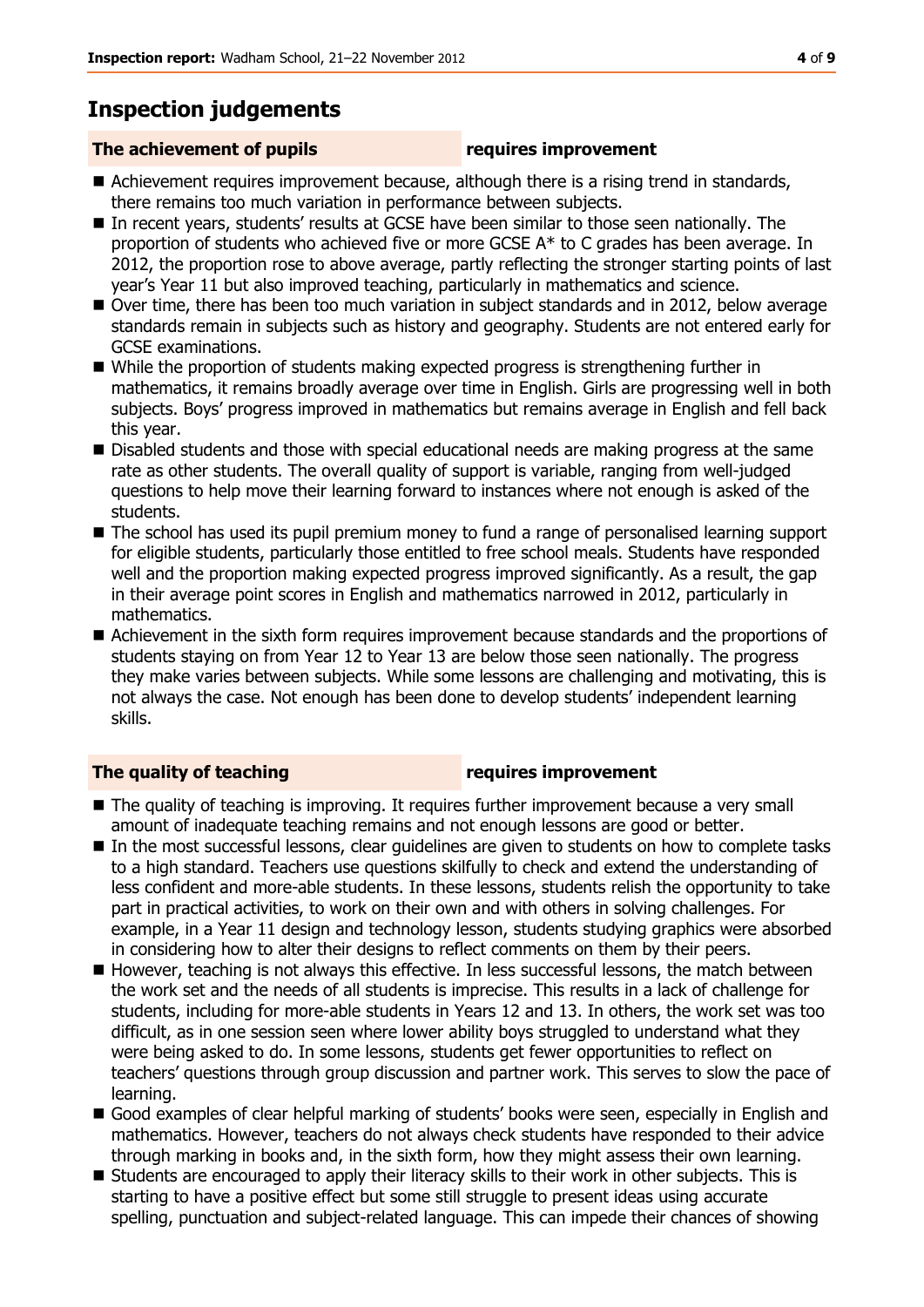their subject knowledge fully in examinations.

#### **The behaviour and safety of pupils are good**

- Students have a positive attitude to learning and behave well in lessons. They exercise selfcontrol when moving around the school.
- Parents, staff and students confirm that behaviour has improved. Leaders have established high expectations, clear systems, good levels of supervision and effective care for individual students.
- The proportion of students who are excluded has fallen markedly. Leaders work very closely together on behalf of students at risk of not doing as well, putting in place effective additional learning support and alternative teaching away from the school site. Many of those students whose behaviour was causing concern have been helped to improve as a result.
- The school has worked hard to communicate the risks posed by absence from school and lateness to lessons on students' examination chances. This and concerted action taken to combat persistent absence have helped improve attendance to slightly above the national average.
- Older students in the sixth form act as good role models for younger students. They take on responsibilities and offer advice and support to individuals, which is particularly appreciated by the Year 9 students.
- Bullying is rare. Students have a clear understanding of the different forms bullying can take, including the risk of cyber-bullying. They are confident the school would follow up any incident effectively and know to whom to report any concerns.
- **E** Students feel safe in school. Parents are similarly confident that students are well cared for and enjov school.
- The provision of after-school activities and a wide range of special events, such as a recent technology challenge, languages week and a school production of the musical 'Grease', effectively promote students' social, moral, spiritual and cultural development.

#### **The leadership and management requires improvement**

- The headteacher is widely respected. He has secured the full support of governors, staff and parents in his drive for higher standards. Consequently, expectations have risen, improvements have been secured and students are achieving more.
- The systematic tracking of students' achievements is proving beneficial in helping leaders to raise standards for all students and target those in particular need of support. The use of extra money (the pupil premium) is carefully checked to ensure that rates of progress for targeted students are improved.
- Senior leaders judge the quality of teaching accurately and this, alongside effective staff training and coaching programmes, has helped secure improvements across the school; for example, in the way teachers manage behaviour in class.
- The school's improvement plan lacks clear targets for how the variation in the quality of teaching will be tackled. As a consequence, some middle leaders are not focused sharply enough on the task of quickening the rate of learning and progress. Insufficient emphasis is placed on ensuring good teaching is shared effectively between departments.
- Arrangements for managing the performance of staff are appropriate. Governors and senior leaders have taken decisive action when a teacher's performance is causing concern. However, decisions on whether teachers should be paid more are not yet sharply linked to evaluations of whether performance warrants it.
- The range of subjects has improved since the last inspection and is meeting the needs of students, including those in the sixth form. There is a wider choice of academic and vocational courses on offer and effective guidance is given to students.
- All safeguarding requirements are met. Staff are well trained and have a good awareness of child protection and risk assessment issues.
- The local authority gives light touch support for the school. Senior leaders have engaged the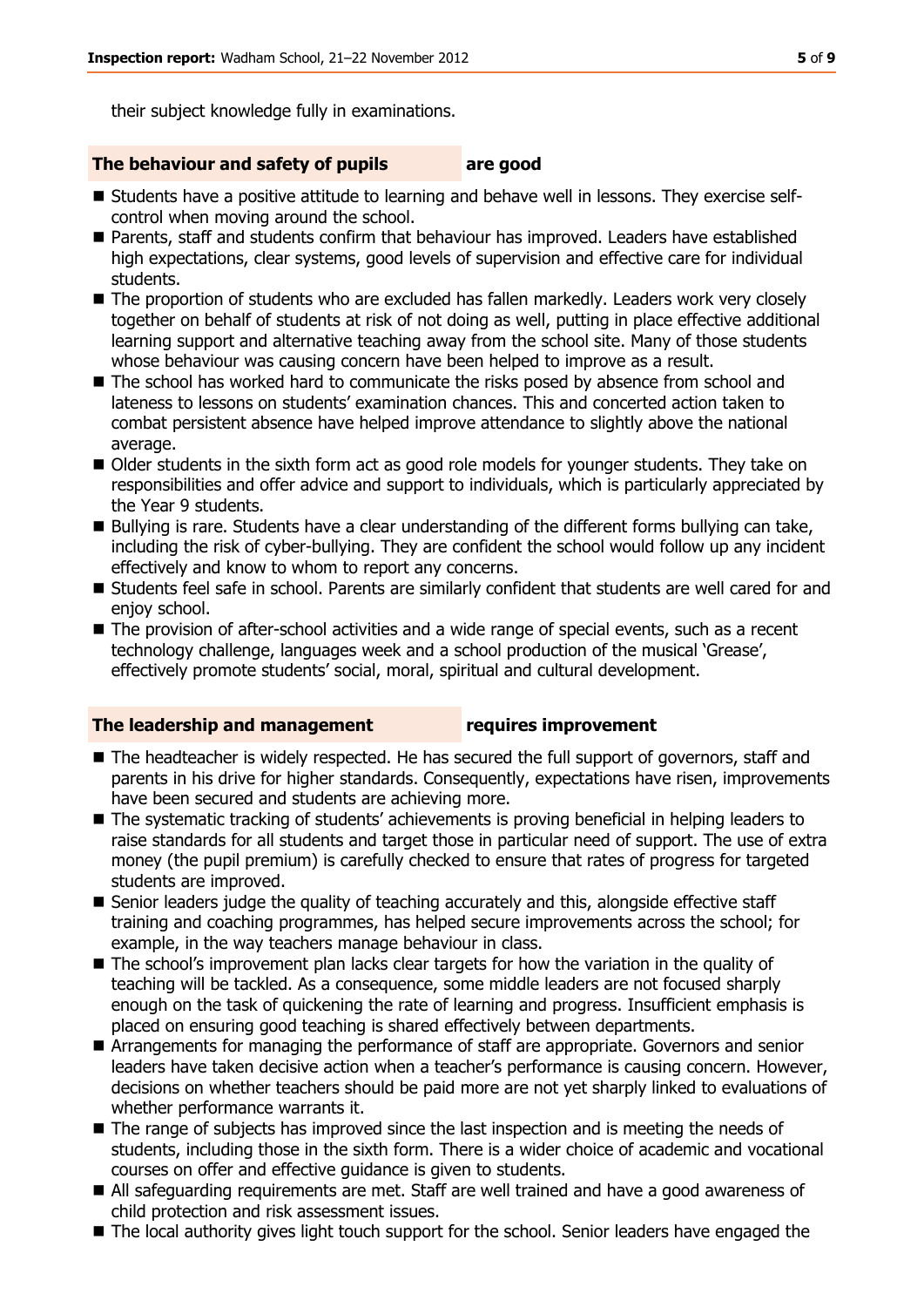support of its advisers in reviewing the effectiveness of teaching. This has been beneficial in helping the school develop accuracy in evaluating its own performance.

- The school enjoys positive relationships with parents and the local community. There are effective partnerships with other agencies and schools to provide extra learning opportunities for all students and particular support for those needing extra help.
- The school arranges and oversees off-site placements effectively. Inspection evidence shows that the arrangements have been tailored to students' needs, are carefully monitored and have resulted in improved achievement and attendance.

#### ■ The governance of the school:

– Governors know the strengths and weaknesses of the school. They monitor alongside senior leaders, attend leadership meetings and request regular update reports. They understand about setting targets for teachers and recognise the need for a sharper focus on checking how well teaching leads to good outcomes for all students. Govenors provide valuable support for the headteacher. They readily hold the school to account and play a full part in decision making about the school's future development.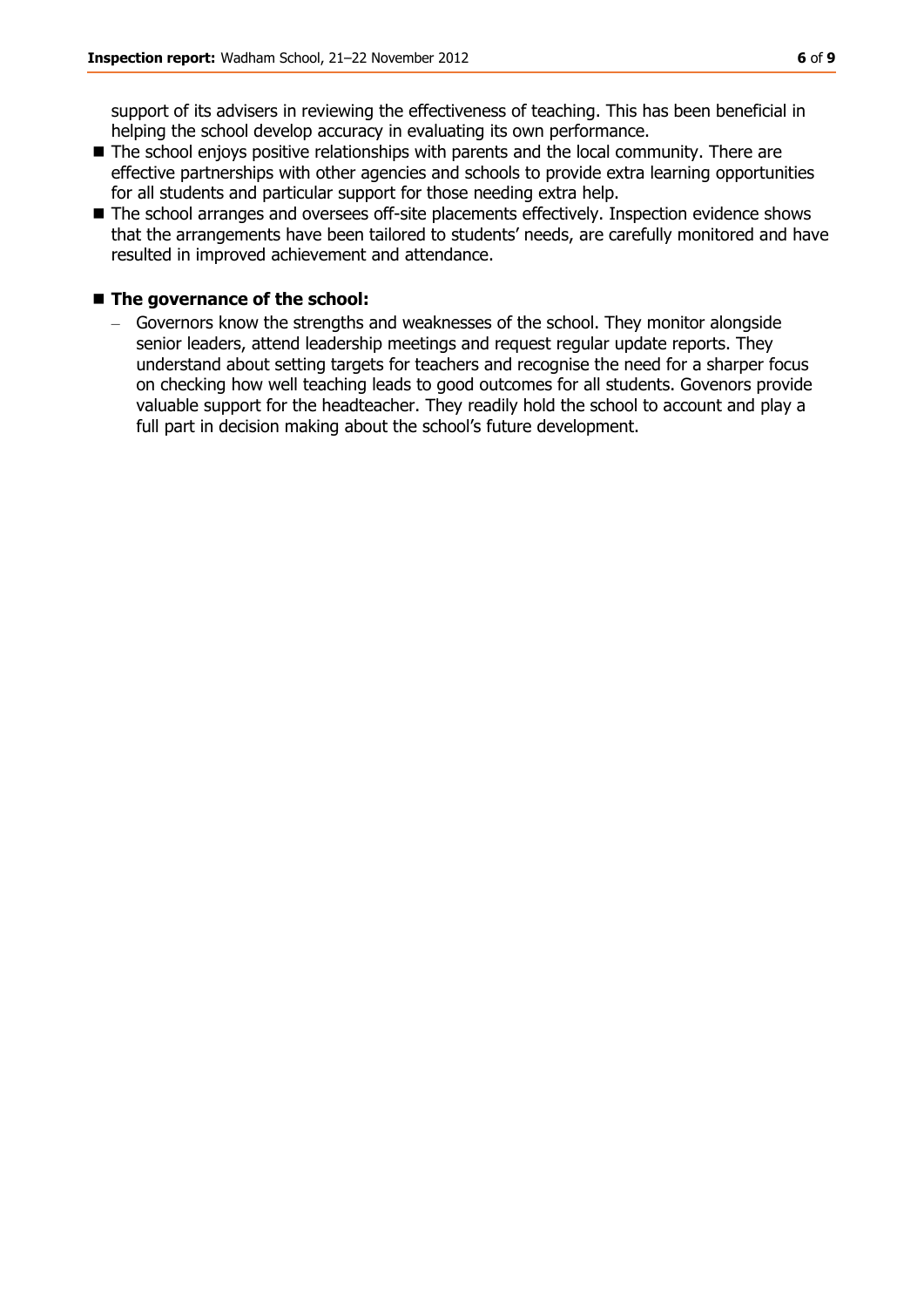# **What inspection judgements mean**

| <b>School</b> |                         |                                                                                                                                                                                                                                                                                                                                                                         |
|---------------|-------------------------|-------------------------------------------------------------------------------------------------------------------------------------------------------------------------------------------------------------------------------------------------------------------------------------------------------------------------------------------------------------------------|
| Grade         | <b>Judgement</b>        | <b>Description</b>                                                                                                                                                                                                                                                                                                                                                      |
| Grade 1       | Outstanding             | An outstanding school is highly effective in delivering outcomes<br>that provide exceptionally well for all its pupils' needs. This<br>ensures that pupils are very well equipped for the next stage of<br>their education, training or employment.                                                                                                                     |
| Grade 2       | Good                    | A good school is effective in delivering outcomes that provide<br>well for all its pupils' needs. Pupils are well prepared for the next<br>stage of their education, training or employment.                                                                                                                                                                            |
| Grade 3       | Requires<br>improvement | A school that requires improvement is not yet a good school, but it<br>is not inadequate. This school will receive a full inspection within<br>24 months from the date of this inspection.                                                                                                                                                                              |
| Grade 4       | Inadequate              | A school that has serious weaknesses is inadequate overall and<br>requires significant improvement but leadership and management<br>are judged to be Grade 3 or better. This school will receive<br>regular monitoring by Ofsted inspectors.                                                                                                                            |
|               |                         | A school that requires special measures is one where the school<br>is failing to give its pupils an acceptable standard of education<br>and the school's leaders, managers or governors have not<br>demonstrated that they have the capacity to secure the<br>necessary improvement in the school. This school will receive<br>regular monitoring by Ofsted inspectors. |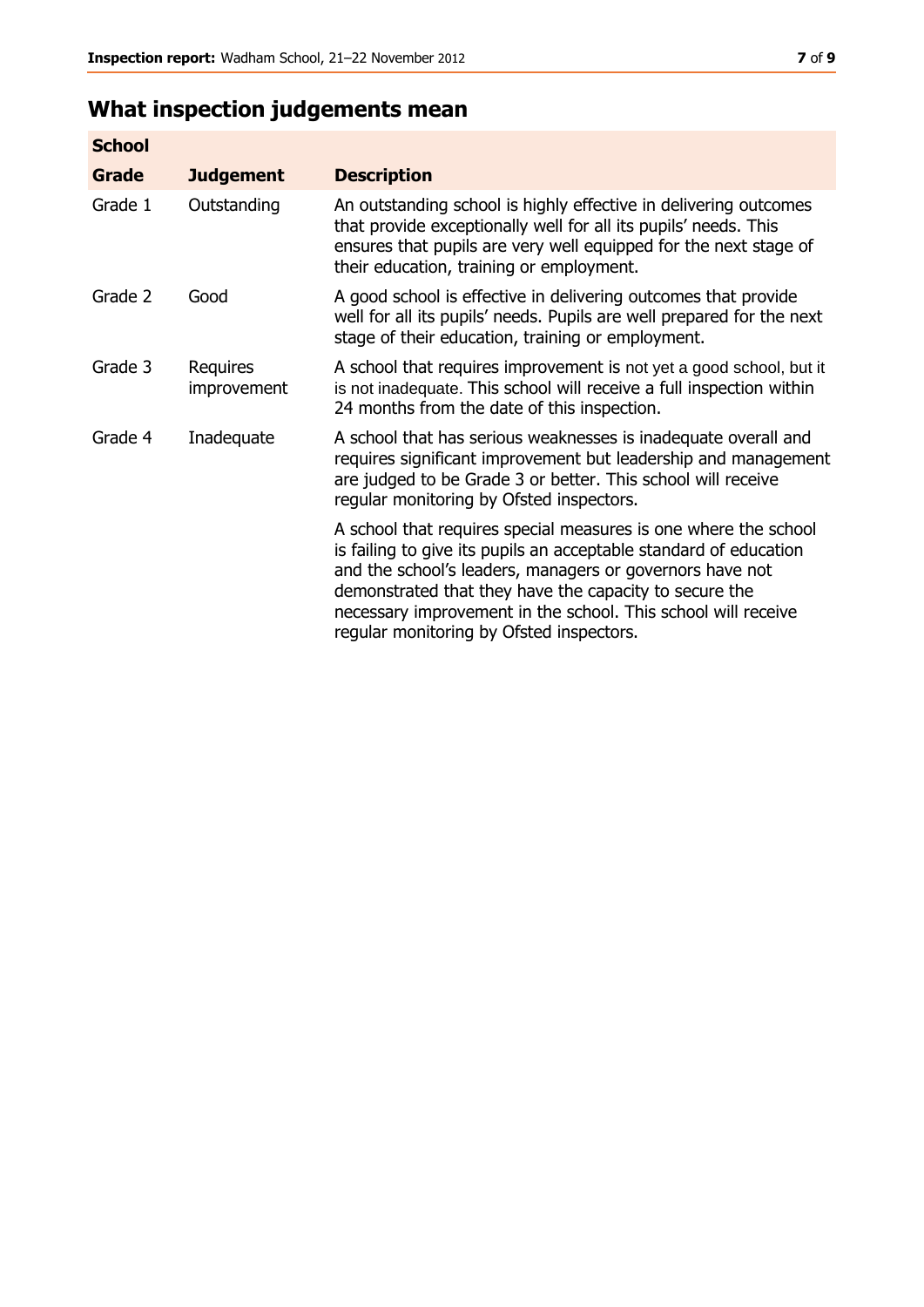## **School details**

| Unique reference number  | 123893   |
|--------------------------|----------|
| <b>Local authority</b>   | Somerset |
| <b>Inspection number</b> | 402027   |

This inspection of the school was carried out under section 5 of the Education Act 2005.

| <b>Type of school</b>                      | Comprehensive                 |
|--------------------------------------------|-------------------------------|
| <b>School category</b>                     | Voluntary controlled          |
| Age range of pupils                        | $13 - 18$                     |
| <b>Gender of pupils</b>                    | Mixed                         |
| Gender of pupils in the sixth form         | Mixed                         |
| <b>Number of pupils on the school roll</b> | 659                           |
| Of which, number on roll in sixth form     | 80                            |
| <b>Appropriate authority</b>               | The governing body            |
| <b>Chair</b>                               | <b>Stuart Shepherd</b>        |
| <b>Headteacher</b>                         | David Derbyshire              |
| Date of previous school inspection         | 16-17 September 2009          |
| <b>Telephone number</b>                    | 01460 270123                  |
| <b>Fax number</b>                          | 01460 270124                  |
| <b>Email address</b>                       | office@wadham.somerset.sch.uk |